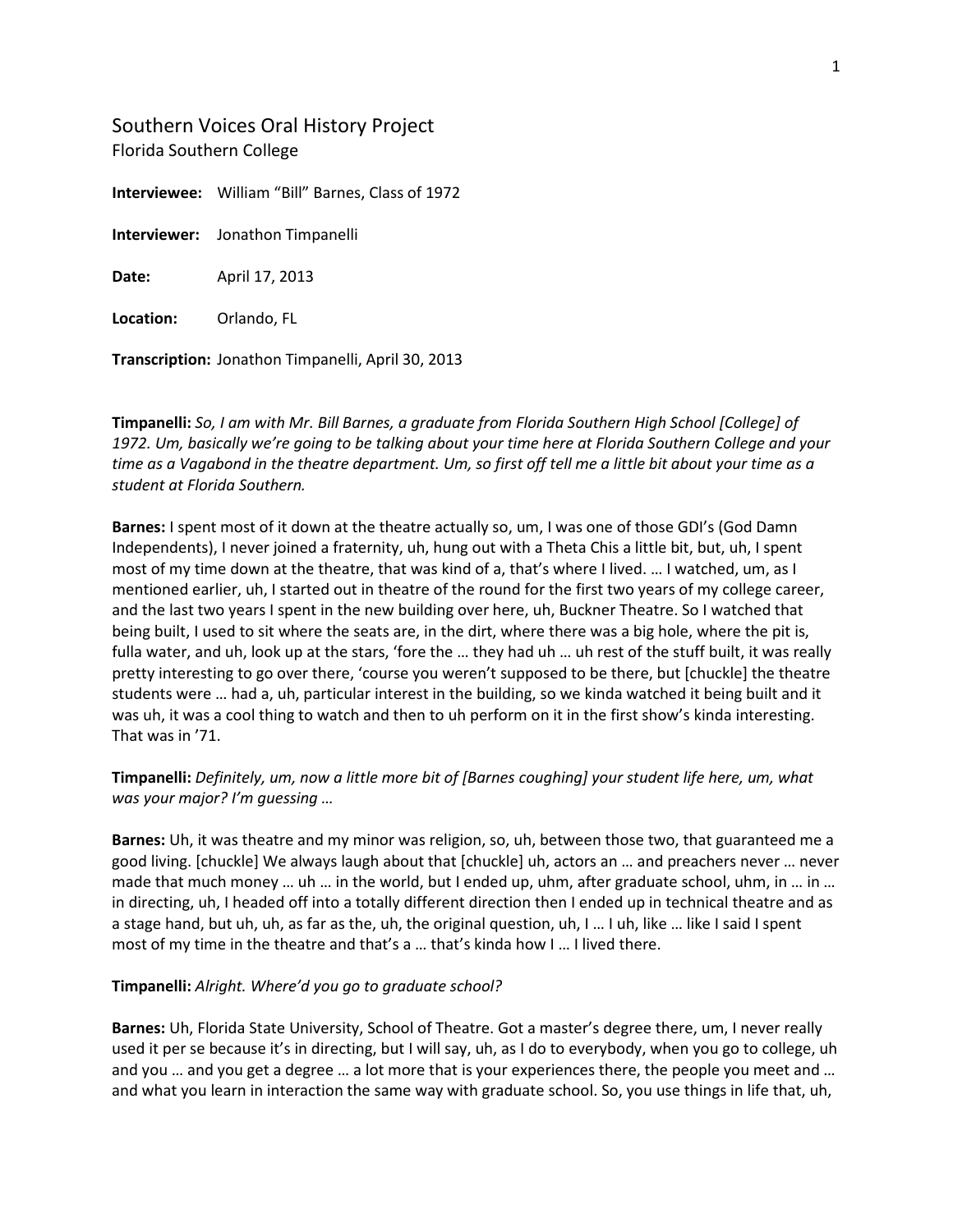in different ways that you wouldn't normally think of. Uh, you look back on things uh my opinion [mumble] you ask about the … the college experience, uhm, I've got friends now that I e-mail—which wasn't invented back then—uh, that I keep up with now that were my good friends that, some of the people in these pictures, uh I talk to, ya know, every month, so you take that with you. Uh …

## **Timpanelli:** *That's great.*

**Barnes:** The college experiences, uhm, is a lot more than uh, ya know, what's on paper, [loud noise] that little piece of paper you get at the end.

## **Timpanelli:** *Definitely, uhm, now, what made you, before college let's say, what made you start in theatre?*

**Barnes:** Um, actually, I can actually answer that question. In high school, uhm, I was pretty interested inin sports and scuba diving and things like that and … and I was trying everything, you know as high school kids do, and, uh, they had, a theatre production and I tried out and it was … uh … it was one of these … uh, villains where they, ya know, old … uh, uh, tie the damsel to the track and, uh, get saved by the hero, and I got the villain part. But, it interfered with wrestling practice and … a little job, and I worked at Burger King after school and so I gave it up, and the guy, I went to see the show, and the guy that took my place and played the part, uh, got a lot of applause, and he did a really good job and it was very entertaining and I thought, ya know, I shoulda done that. So … I did.

**Timpanelli:** *That's great. Uhm … that's very cool. Now once you did go here, uhm, what … what made you choose Florida Southern?*

**Barnes:** Uhmm … [clears throat] they accepted me for [laugh] for one reason.

## **Timpanelli:** *[chuckle] I know whatcha mean.*

**Barnes:** Uh, I was accepted in a coupla places, but it was a Methodist college, I went to a Methodist [mumble] I had a recommendation from a Methodist minister, uhm, and I actually I was a pre-ministerial student for a while, but … uh, I changed to theatre after I was here. So, uh, uh, because the school was uh, uh, uh, religious oriented and it was private and uh, uh, I lived in … my … my folks lived in Titusville so it wasn't that far away but, uh, that really didn't have anything to do with it, it was a, it was a good school and it was uh, uh, wasn't that easy to get in to, so, um, when I was accepted here, uh, and a couple other places, um, I chose here, and, and, I also find it interesting because I did my grad work at Florida State which is huge, the difference between going to a small school and going to a big school, you get different experiences, and uh, uh, I think that's … I think that's good, you can, and … and if I had my druthers to do it over again I'd still go … I'd … and only had one to choose, I'd go to the small school. You get a better experience I think.

**Timpanelli:** *I agree. Yeah, a lot of people, nowadays say um, it's Florida Southern High School [Timpanelli note: As I did at the beginning, accidentally] because of how [Barnes laughs] how small it is and …*

#### **Barnes:** Yep.

**Timpanelli:** *… everybody knows everybody wi …*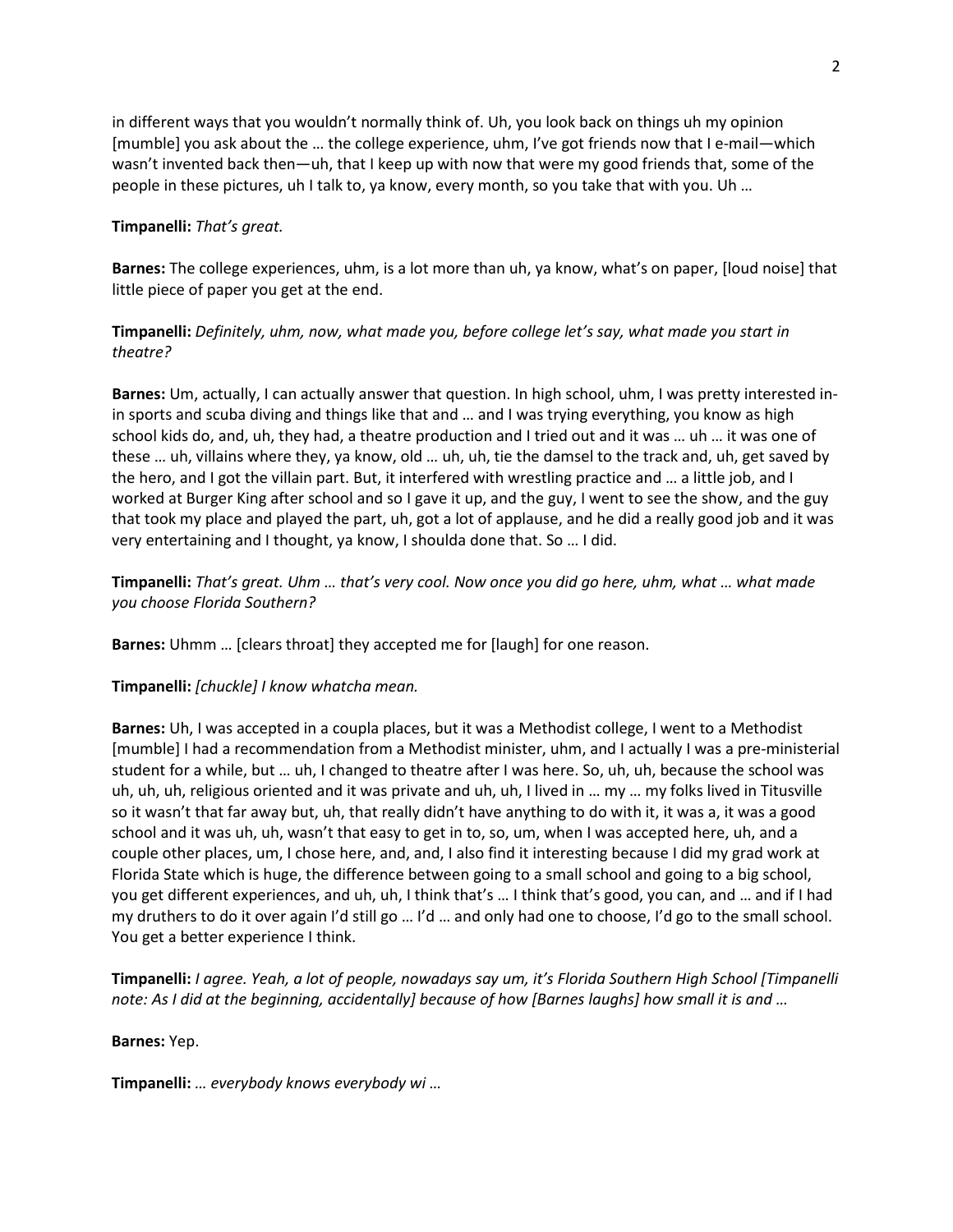**Barnes:** How many people are here now … how many students do you have?

**Timpanelli:** *I believe twenty-five hundred.*

**Barnes:** Okay. See, now when I was here I think it was only twenty-two.

**Timpanelli:** *Oh, wow. Yeah … w … I … I know, and especially this year, it's been um, it's been a …*

**Barnes:** I know you have more buildings now. No I've been coming back to reunions because I live in Orlando so I don't have … not that far away.

**Timpanelli:** *What … speaking of that, because you have come back, what are some things that have changed about the campus, um, or even about, like, if you've seen student life an … and stuff like that, what do you … what do you think are some big change … big changes between, um, when you went here and … and the campus and student life now?*

**Barnes:** Well, since I really don't spend much time on campus, it's kind of a, a difficult, uh, question to answer. The, the, thing I find, uh, different than most, uh, is the … is the, the buildings, the architecture, the … the … the new buildings, which are nice. Um, I miss the old Panhellenic, that's what I, you know experienced for many years, and then coming back seeing that, all the sororities lined up down by the lake and on, it was an interesting building, uh, but basically, the … the, there are a lot, and it, there are a lot more buildings here and I think there is a little more to offer actually. You've gone into, and rightly so, media, uh, when I was going here, uh, I think my major was classified as speech and drama.

#### **Timpanelli:** *Oh, so now they've broadened it?*

**Barnes:** So, but … but now, um, when you go in, it's … it's, uh, the theatre is really a small part of it now. I mean, you, there's all the, the different kinds of media that are out there to deal with, uh, it's a much broader area now. Uh, and lines are blurred. So, there isn't uh, uh, I'm … I'm working right now, uh, I got a show tonight in Orlando at the a city auditorium, a Broadway show, and other than what's traveling around the country, there … there's a bunch of 'em, um, the only theatre you're gonna get, which is … which is good, and I encourage, is little theatre and ... and ... and groups like Florida Southern, and the ... and the small colleges. So, it's really it's a … it's a, now it's a, everything is streamed. [Timpanelli chuckles] You can see any TV show, anything th … anything that's recorded you can now look at, uh, which I …. I think makes, uh, today's theatre even more valuable because you're watching something that's live and when it's over, it's over. It's done, you've been entertained, it's more of a personal thing, and uh, I … I like the way the college has expanded, you have to go into the … uh future with … uh Facebook, texts, all that sort of thing.

#### **Timpanelli:** *Mhmm.*

**Barnes:** But that only, that and uh, I mean we use that now to enhance our theatre experience, uh, you can go online and see what you're gonna go see down at the civic auditorium that's gonna be here for a week, that sort of thing, so …

**Timpanelli:** *I … I do have to agree with you about seeing everything live, and … and not being able to have a recording of it 'cause I … I agree you … you get to cherish it more I think, um, 'cause nobody else can see it. You saw it, you saw that one, and … and I think … I … I personally think that that's better.*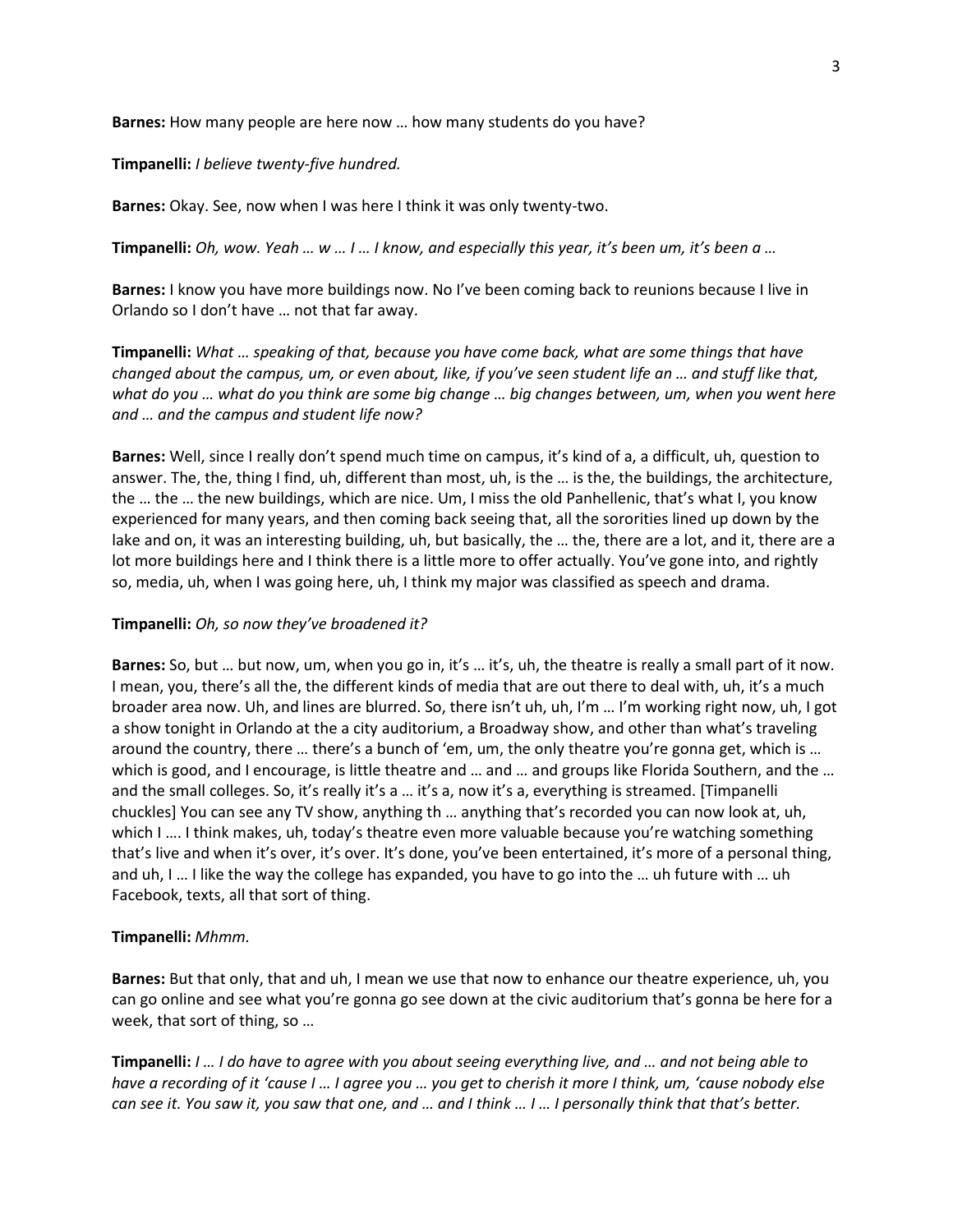**Barnes:** Going-going back to that, you asked me why I ended up in theatre at Florida Southern College. The guy that took my place, and did such a good job, one of the things he did was ad-libbed. Uh, one of the audience members yelled at him, and he kind of made this funny face, turned to the audience and got this big laugh, and I realized at the time, uh, there are lines to read, and there are parts to play, and you gotta have both, um, and I think that … I think that's what made me, uh, realize that, uh, theatre's ever-change … its uh, it's in the moment, and that's what makes it interesting.

## **Timpanelli:** *Live theatre.*

**Barnes:** Yeah, and I've always, and … and … now that I'm in the technical aspect of it … the same thing is true, if I miss a cue tonight some … some actor's in trouble, so ya know, that sort of thing.

**Timpanelli:** *Definitely, um, now moving towards actually studying here, um, who was … who were your professors … your professors?*

**Barnes:** Uh, I was fortunate enough to be here when Mel Wooton was …

## **Timpanelli:** *Can you spell that for me?*

**Barnes:** M-E-L … and Wooton is W-O-O-T-O-N, who has since passed away, but he was the, uh, the man in charge the whole time I was here, and uh my wife went here too, Carol, um, graduated Florida Southern College four years after I did, um, and he was here then also, so that's the only person we really, um, ever knew. And, uh, I don't know, I uh … I kinda liked it, it was uh, when I was here it was a … it was a small department, we got the new theatre, uh, uh Mel had a … a, I got to him after college, I was a judge the year after I graduated so I was a part of the … I stayed part of the theatre community at Florida Southern, after I graduated [coughs] but, um, Mel had a, a say in how this theatre looked, the architecture, and I thought that was interesting [clears throat] that the … the school had the … the professor that was here be part of the decision making, uh, system of the theatre. And he was a … I can't say enough about him, I would … I would have to say he's my mentor. I have a picture of him, a … uh, actually, the same picture that is hanging, I think, in the foyer, I'm not sure where it is. You have a picture of him hanging in this theatre, uh, a pain … painting that was done by Bob Dienst, who is a professional artist, uh he actually did a portrait of, uh, President Ford …

**Timpanelli:** *Spell Dienst for me …*

**Barnes:** Uh, it's German, D-I-E-N-S-T. Dienst.

#### **Timpanelli:** *Gotcha.*

**Barnes:** The *i* and the *e* could be reversed. I can't spell worth a darn. [laughter] I went to college and grad school and I still can't spell.

**Timpanelli:** *You're a theatre major, it's okay.*

**Barnes:** Yeah, thanks. [Timpanelli laughs] Makes sense doesn't it. Um, but uh, I think he was responsible for developing a lot of , uh, individual, uh, talents, by talents, I don't mean actors, um, Bob's in the real estate business, Steve is uh, went to work for, uh, the government in Washington in law enforcement.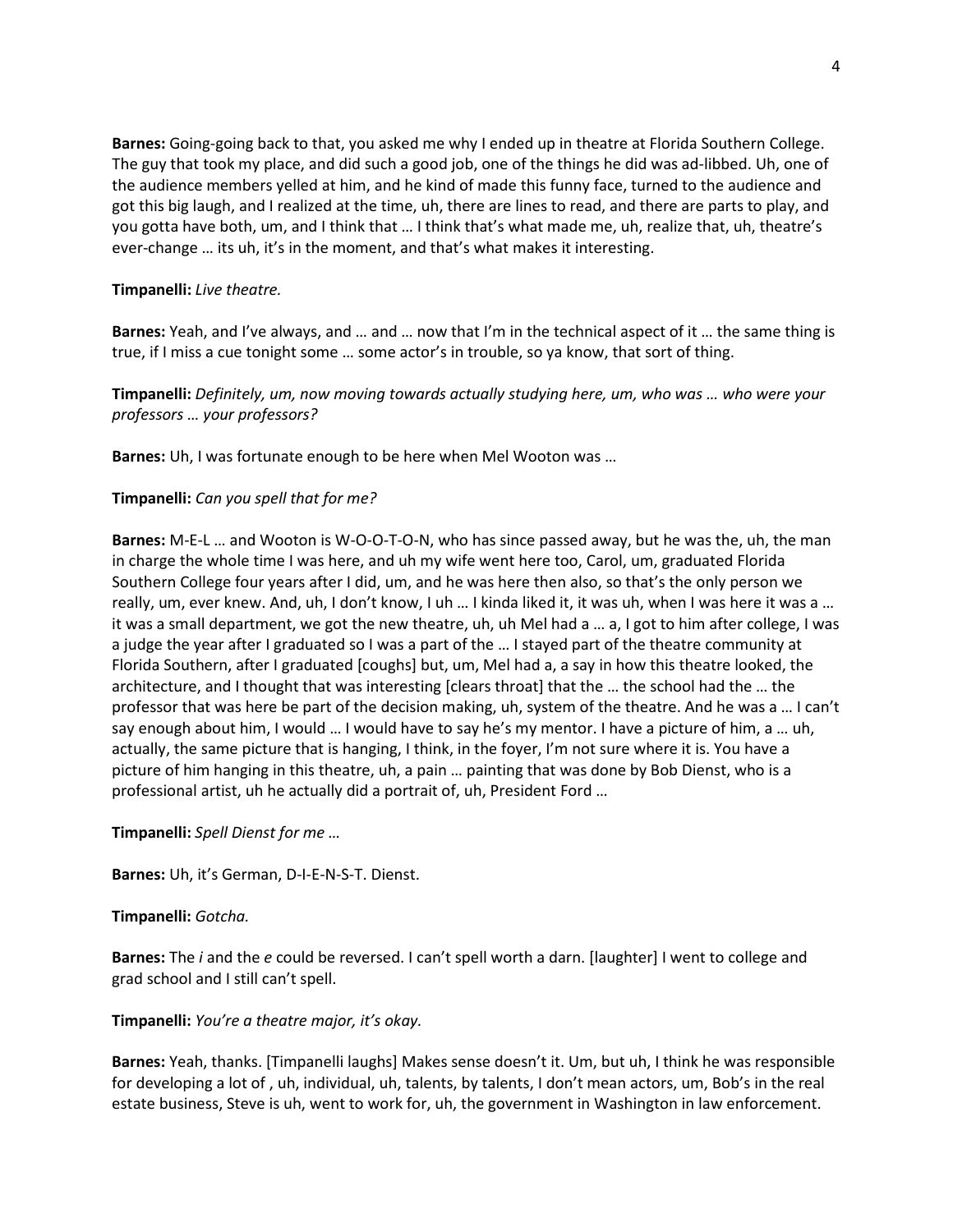#### **Timpanelli:** *Who is Steve?*

**Barnes:** Uh … actually … uh …

#### **Timpanelli:** *Was he a student with you?*

**Barnes:** He was a student, he was a year behind me [clears throat] and a contemporary of Carol's, he went to school with Carol, um, I wasn't in any shows with him, but I judged some shows that he was in, um, I was just pointing out that, uh, a lot of successful people are … are … are there and … uh because of some of the skills that they learned while they were acting in their little shows at Florida Southern. It's quite an experience I think. So …

**Timpanelli:** *So, so because you touched on it a little bit, what would you, 'cause the entertainment business is a very difficult business to get into, what would you … what kind of … words would you say to someone who wanted to go into this business as a career?*

**Barnes:** That depends on what they want to do. If you wanna be an actor, in … in … in … in both cases, uh, I am, I'm a, I've been in the union for 35 years, I'm a union stage hand, and I believe in actor's equity and the IATSE, which covers all the, uh, technical aspect, of theatre, and they are really more of an organizing, uh, organizing, functioning, uh, uh, what's the word I'm looking for, they are … they are the union … but we … they organize people that are already in the business, so they're not there to train you or teach you, you get … you get that at Florida Southern College, but after you leave here, a lot of it has to do with, your own desires, um, and, you're gonna end up doing what you do best and do well, uh, I was known as an actor here at college and I was known as an actor and a director at Florida State University, and I've made my living all my life in the technical theatre, 'cause I ended up there by accident. I went to go work for Disney World as a stage hand waiting for a stage manager's job that I thought was going to show up, that never did, and … uh, and enjoyed it, and learned a lot, and as soon as I left Disney I went on the road with Broadway shows. Traveled around the country with some very professional people.

#### **Timpanelli:** *Can I ask for some names?*

**Barnes:** Oh! I traveled with, now this is in 1979, '80, '81, '82, *Best Little Whorehouse in Texas*. I was in that for well over a year.

#### **Timpanelli:** *Great show.*

**Barnes:** It is. Wonderful show to travel with. I was head props, I had a live chicken to take care of. The shows had a lot of things the movie didn't. If you've seen the movie, it's nothing like the book or the … and actually, I have in my office hanging a black and white drawing of the real honest to goodness chicken ranch in LaGrange, Texas.

#### **Timpanelli:** *Wow.*

**Barnes:** The one that actually existed. And three other shows, I worked three other shows.

**Timpanelli:** *What was that experience like?*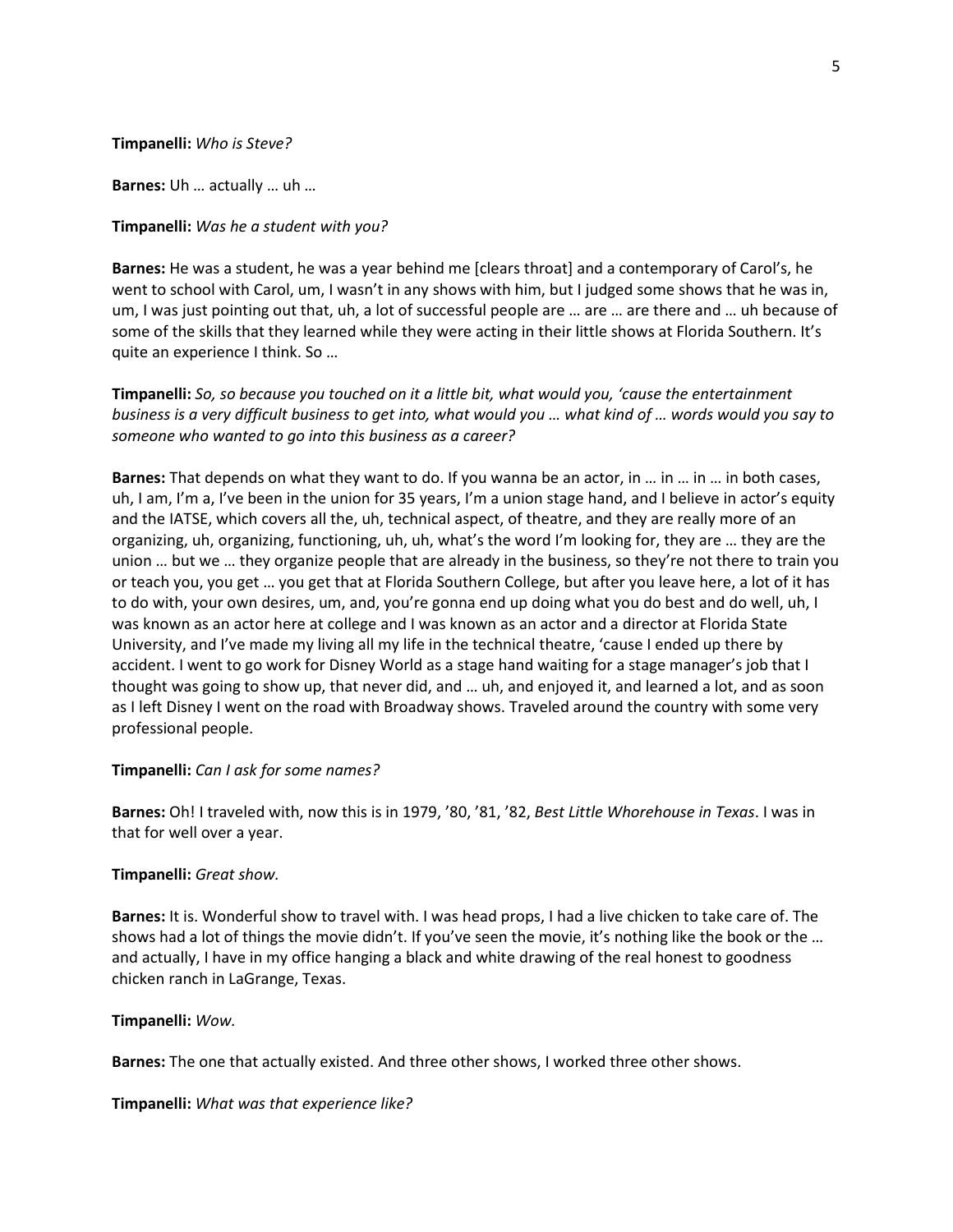**Barnes:** That was very, that was very interesting. I think I was over my head for the first show but that's how you learn things sometimes. I got a call, somebody recommended me and to this day I have no idea, I got a call … and this is how it happens, I got a call outta the blue, saying do you want a job in Miami with this show, it's in Miami right now, do you want it? You gotta be there tomorrow and I was there tomorrow [laughs] and got the job and did a good job … there's a lot of people who end up going on the road once … but if you do a good job you end up more than once. Like I said, a lot of people go out on the road, they only do one, and that's for two reasons, they don't like it or two, it's a tough deal. You have to make a show look exactly the same in every single theatre and sometimes they don't fit, you gotta make 'em fit and they have to … when the curtain goes up it looks the same every time and that's not easy to do, so, you're always thinking, everything is different, move to the next theatre you gotta figure out how to enter from this side because you can't come in from the other side, a lot of stuff changes, but you have to make the show look exactly the same every time. And it's a challenge, but your original question was what would I recommend to people after you graduate from Southern, I hate to say this but I think it's up to you. I think what you think you wanna do, you need to go after and take a shot at it and you may find you go off in a different direction like I ended up doing. I directed a couple shows, I directed a show here in Lakeland, at the little theatre and got paid for doing it.

**Timpanelli:** *What show? Do you remember what show?*

**Barnes:** What was it … ?

**Timpanelli:** *It's okay, if you can remember it later on, that's totally fine.*

**Barnes:** I can't remember that.

**Timpanelli:** *No worries.*

**Barnes:** But my point, they paid me; I remember I got paid eight-hundred dollars for that.

**Timpanelli:** *Wow.*

**Barnes:** That wasn't bad back then for a, 'specially a little theatre. But, you can't make a living on eighthundred bucks even back then, because that was, those were few and far between. And I made a lot of money in technical theatre. I've done lighting and some other things so, what you get at Southern, in the theatre department is personality, I really do. What you do with that and what you wanna do with that afterwards is up to you. Most of the people, and it's probably true today, most of the people that go through the theatre department at Florida Southern do not end up being actors or technicians, they end up being lawyers and doctors and real estate people.

**Timpanelli:** *'Cause they take the skills and apply it to …*

**Barnes:** Yeah.

**Timpanelli:** *And that I think is great.*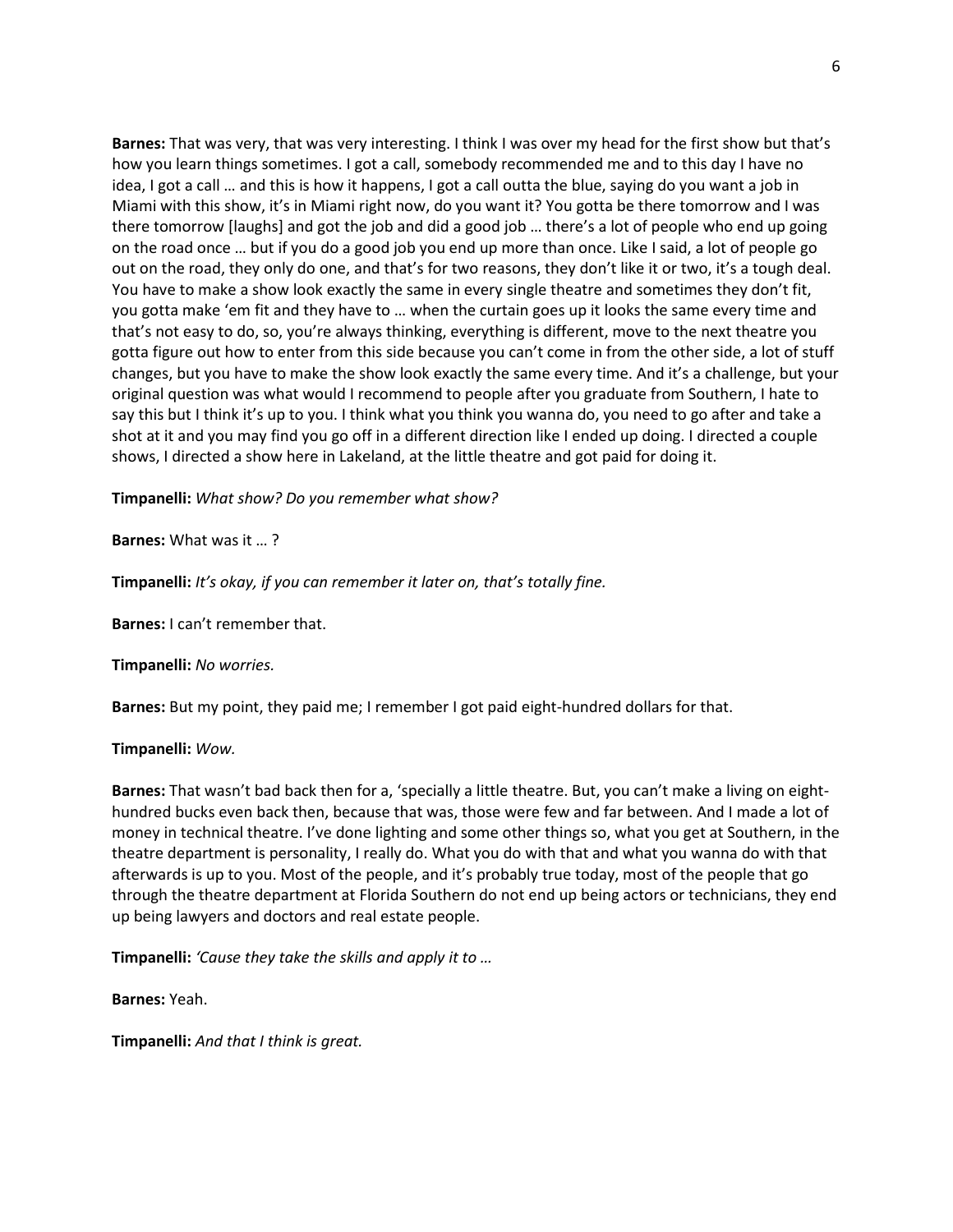**Barnes:** And if you're one of those exceptional people, that are really good at acting, you may end up being a star somewhere, we've had a couple people go on but, anyway. That's … I enjoyed Southern a great deal to be very honest, I had a great experience here. It was almost all theatre so …

**Timpanelli:** *Now, curriculum-wise, I know we have three teachers in the theatre department. Jim Beck does tech, does most of the tech work, Paul Bawek does most of the acting, and then Mary T. [Albright] does a lot of the costume design and she does improv and things here and there. What was the curriculum like for theatre back in the day?*

**Barnes:** Well, most everything was taught by Mel. There were different people as assistants that taught classes, Jack somebody, I can't remember his name, Ray Fischer was here, actually Ray and I went to Florida State grad school together. He and I and Dr. what's his name in the math department. Anyway, but Ray came back and was, he was a technical, as a matter of fact got a couple of Carol's shows he designed the sets for so he came back after Florida State, I went to Disney World, Ray went to Florida State so I don't know who made the better—I mean Florida Southern—I don't know who made the better choice. But, so there was assistance for Mel but he taught most of the classes. I think the main … you ask about the curriculum, I think the main curriculum was participation in the four productions we did a year and there was something going on all the time, and these productions were very creative, very involved, when I say I spent most of my time down in the theatre I mean that, whether I was working on a set, or painting, or, that's where I'd study, something might happen, but when you have four shows a year, costumes, building sets, takes a lot of time.

**Timpanelli:** *I think we're actually, because we're getting a musical theatre department next year, we're actually …*

**Barnes:** Oh, nice.

**Timpanelli:** *Yeah, we just got a musical theatre department, so we're actually possibly getting five shows a year now.*

**Barnes:** That will be cool.

**Timpanelli:** *And two musicals.*

**Barnes:** My point is, here *Kismet,* I was in *Kismet*. *Kismet* was the choir. And we did this at Branscomb, but the theatre department and the music department never did anything together. I'm the only one that's been in the theatre shows, in the choir too, and did some of the … couple of the musicals the choir did 'cause they were totally separate, so it's great to me to hear you say you're gonna have a musical theatre department. See what happens when you get *Glee* on TV! [laughter] Don't tell anybody, that's not my age bracket but we watch it at home. [laughter] That's Mel Wooton and that's why we had pictures of these shows 'cause after the shows he made everybody, he took pictures of everybody and the sets and everything. There's a whole archive somewhere

**Timpanelli:** *With all the pictures from the shows?*

**Barnes:** Yeah, *Where's Charlie*, obviously because I won best actor senior year for that, I got a lot of that in there. I also had, now take a look at this. Do you know what that is? That's a mimeograph.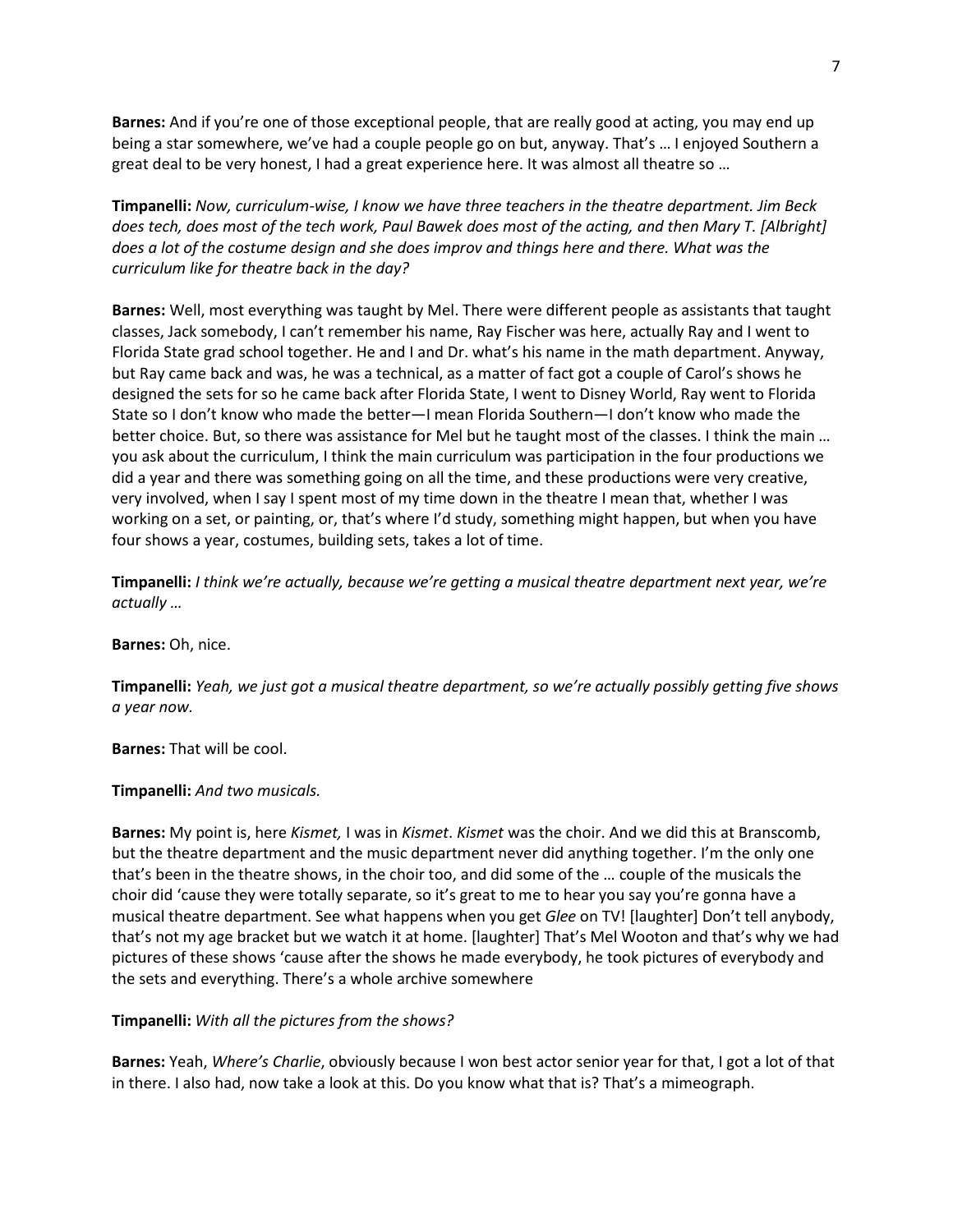**Timpanelli:** *A mimeograph?*

**Barnes:** A mimeograph.

**Timpanelli:** *To be honest I don't …*

**Barnes:** A mimeograph was a machine you used to make multiple copies of things back in the day. It cranked like this. It's no fax machine though.

**Timpanelli:** *So that's how you made copies …*

**Barnes:** That's why it's kind of a bluish ink rather than black, it came off, you made one copy, it's almost like a printing machine, but it was really how you copy things, but that's a mimeograph and that's a newspaper article from the *Seminole* about that. This is Bob Dienst, the real estate guy out in Albuquerque, and this is Ray Fischer. This is Ray Fischer and he came back as a professor here. Connie Macarello is a professor up in New York in the theatre department. I don't know where. And that is myself. That is myself.

**Timpanelli:** *Now explain what's in the picture for those …*

**Barnes:** Oh yeah.

**Timpanelli:** *… that can't see.*

**Barnes:** That's *Where's Charlie*. *Where's Charlie* is the musical version of *Charlie's Aunt*. Jack Benny made it famous on Broadway. "Once in Love with Amy" Is the most famous song from that show. And it was a nice little musical, Charlie wants permission to marry, and the only person who can give permission is his aunt. But Charlie's aunt doesn't show up so Charlie dresses up as a woman and plays Charlie's aunt so he can get permission to marry the girl.

#### **Timpanelli:** *That's hilarious.*

**Barnes:** So the two lead characters, myself and Ray, are trying to marry these two girls, so we need the permission of Charlie's aunt, so it's back and forth. There was a time when I was dressed in this with a tuxedo over it and the dress over that which is why I look pretty big in some of the pictures. I had three costumes on at the same time because I would, the name of the show is *Where's Charlie*, so where's Charlie? So I would run off stage and they'd take they dress off and I'd come back on in a suit and here's Charlie. Well, that's great Charlie, where's your aunt? Ah! Oh it was, I was on stage the whole time. I was either one or the other.

**Timpanelli:** *Now if you could pick a favorite show you were in … ?*

**Barnes:** That would be it. I enjoyed that show a lot. See, *South Pacific*, that's a choir thing, not a theatre thing …

**Timpanelli:** *Wow.*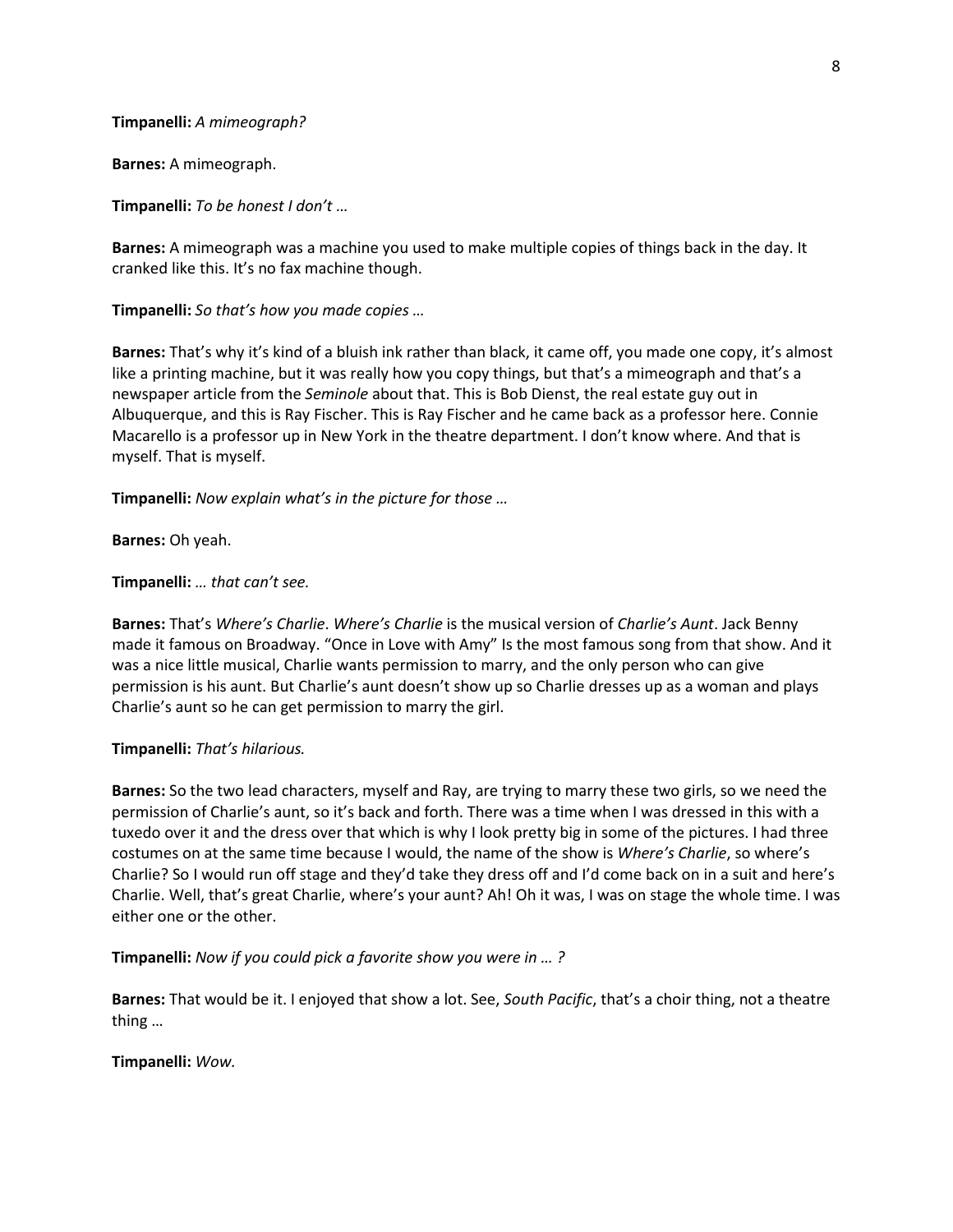**Barnes:** See, it's Branscomb Auditorium, the choir did a show, a musical at the end of the year usually, in Bransomb and the theatre did four shows in Buckner but they were never musicals. I say that when *Where's Charlie* was a musical …

### **Timpanelli:** *Oh!*

**Barnes:** Yeah, I sang "Once in Love with Amy," I danced, as a matter of fact in this, this the "Once in Love with Amy" song is at seven minutes on this, and this scene with Bob is at 25 minutes so they're both in there, this scene right here, which is a really funny scene, slapstick.

## **Timpanelli:** *That's my favorite kind of comedy.*

**Barnes:** I'm very proud of this and I put this in here because I wasn't the greatest student my first year here and this same gentleman told me I probably wouldn't be back the next year, I wasn't good enough and he wrote this letter.

## **Timpanelli:** *Can you read the letter?*

**Barnes:** Yeah, This is Dean Pearce, Dean of the college, Richard Pearce; "Dear Bill; I can't remember when I've seen a college student carry a comedy role as well as you did in *Where's Charlie*. Keep up the good work." That's the guy that wanted to kick me out.

## **Timpanelli:** *Now, why'd he wanna kick you out?*

**Barnes:** Well, my first semester here I made a point eight, so, but I graduated on time so you can come back from bad grades. There's a moral there.

## **Timpanelli:** *I know I struggled a little bit my first semester definitely.*

**Barnes:** I didn't, you know …

**Timpanelli:** *To me it was just a time management thing with the shows and doing all of that I wasn't used to …*

**Barnes:** Hey, you get to college and you gotta learn how to deal with it. You've had help all your life until you get to college, then you gotta figure it out yourself, and that's when you make some of your mistakes. This is taken in the green room we just came from. That's *Lion in Winter*. So, I don't really know what else …

## **Timpanelli:** *Well, another thing, question, is did you have or the whole cast, did you guys have any special things you did before a show, after the show, during a show, anything specific?*

**Barnes:** I would have to say no, I think we all did our own thing. I know I kind of would go off in a corner and, you know, pray to someone higher up, I didn't screw up you know, that was mostly it, but, uh, Mel would always talk to us. He was very confidence-building. We would always have a meeting before the show. Yeah, I guess, I'm sorry, I can answer this differently, we always had a meeting before the show and Mel would talk to us and by the time we were done we were ready to do the show. Can't really tell you what he said but probably coach like some individuals, and we always had notes afterwards and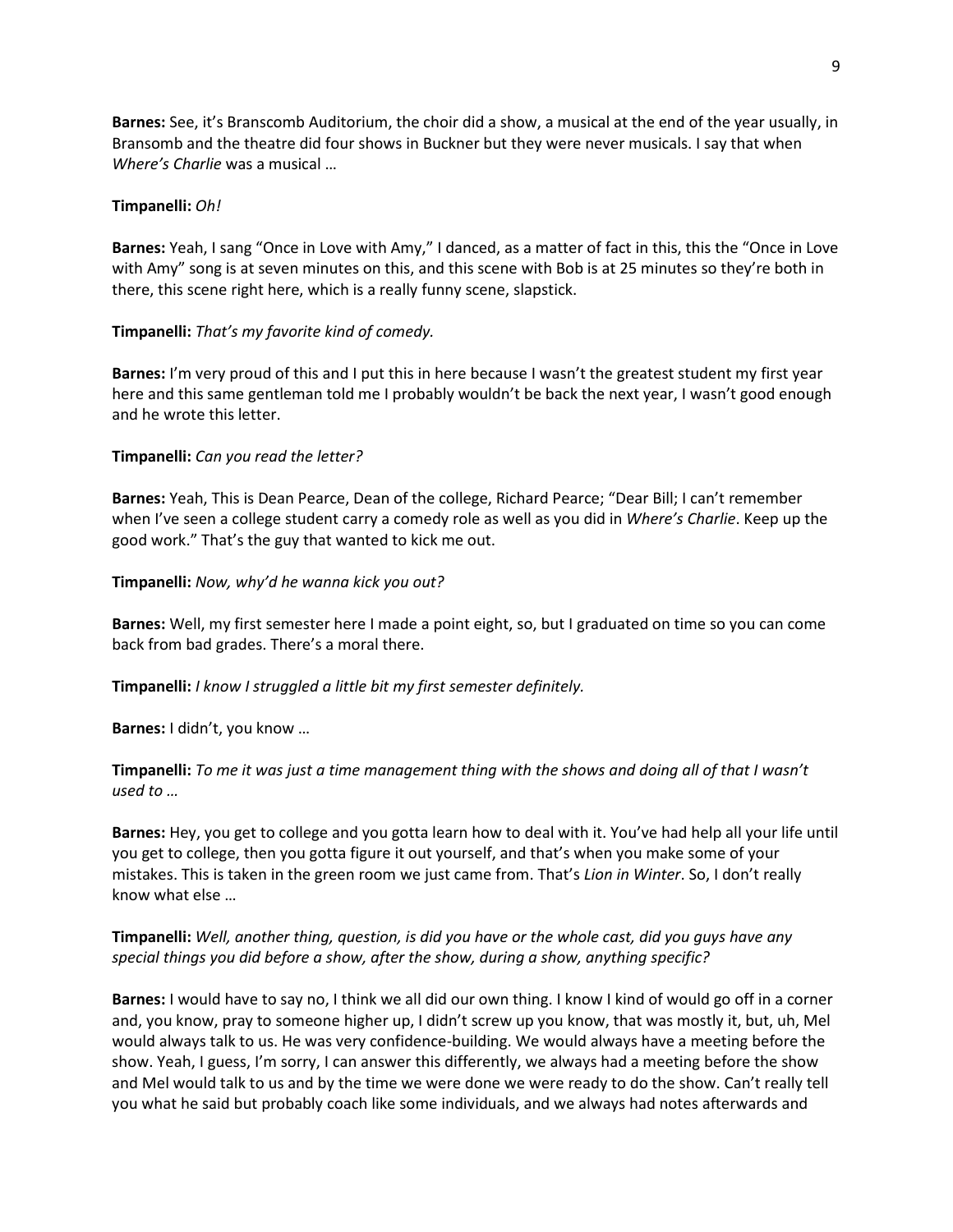when I said we always had notes, we always had notes. Mel Wooton was a perfectionist. "Bill that was very, very good, that was wonderful, but one little thing," ya know so it didn't really make any difference, you get done with the show and the applause is wonderful and everything, you get back there and you find it really was a good show, and he'll tell you that, it was great, but you need your timing different on this, that or the other thing, so that's what college is, it's a learning experience, I took a lot of that with me when I left.

# **Timpanelli:** *Speaking of taking it with you when you left, what are some main things that you did take away from all of this, your whole experience here?*

**Barnes:** Discipline. And when I say that, I think a lot of people are confused when you say the word discipline. Not the punishment kind, the kind that, the kind that you follow, your personal discipline. I was here right on time today barely, normally if I'm supposed to be some place, I'm there fifteen minutes ahead of time every … doesn't make a difference what I'm doing, you don't miss rehearsals, I learned the discipline of the self, I learned self discipline here, I guess that's the answer to that question.

## **Timpanelli:** *Self-discipline.*

**Barnes:** I fooled around in rehearsals but boy you better have it down when you needed to have it down or you were in trouble. Melvin liked that. As a matter of fact, I was in trouble a lot, but when it came time for the shows, I came through so. I think Mel, I was a thorn in his, in Mel's arm because discipline was his, his thing, and being late was not acceptable, not knowing your lines was not acceptable, and I fooled around a lot at rehearsals and that was not acceptable so if I hadn't done so well in the shows, I probably would've been out a lot, I would've been out pretty fast.

**Timpanelli:** *He actually sounds just like Paul Bawek, the acting teacher here, honestly about the time and about the, I think, he's very similar in what they expect …*

**Barnes:** That's what it's all about, you leave here and you go into life, you don't need to be late for an interview and you need to be well-spoken, these are the things you learn here and if your acting coach doesn't teach you these things and show you how important they are, then you don't have … [voice gets very quiet] excuse me [blows nose].

## **Timpanelli:** *You're fine. See it's live, it's exactly what we were talking about before.*

**Barnes:** I don't think I've ever had allergies, but I may have them now. My doctor said that people who have allergies or people who haven't had allergies before have them now because it's so bad, so that might be part of it.

# **Timpanelli:** *Yeah, I have them terribly. Do you regret anything? Would you do something different going here?*

**Barnes:** No, I don't think so. It was good and bad, like I said, my grades were horrible when I started out, I graduated on time which means I caught up my average, by the time I was done, wasn't very good. But I got into grad school because of the GREs, the Graduate Record Exam, I had really good scores on that, otherwise I probably would've never got into grad school with the grades I had from Florida Southern College. Cause when you averaged them all out they weren't all that great, but I had good grades at the